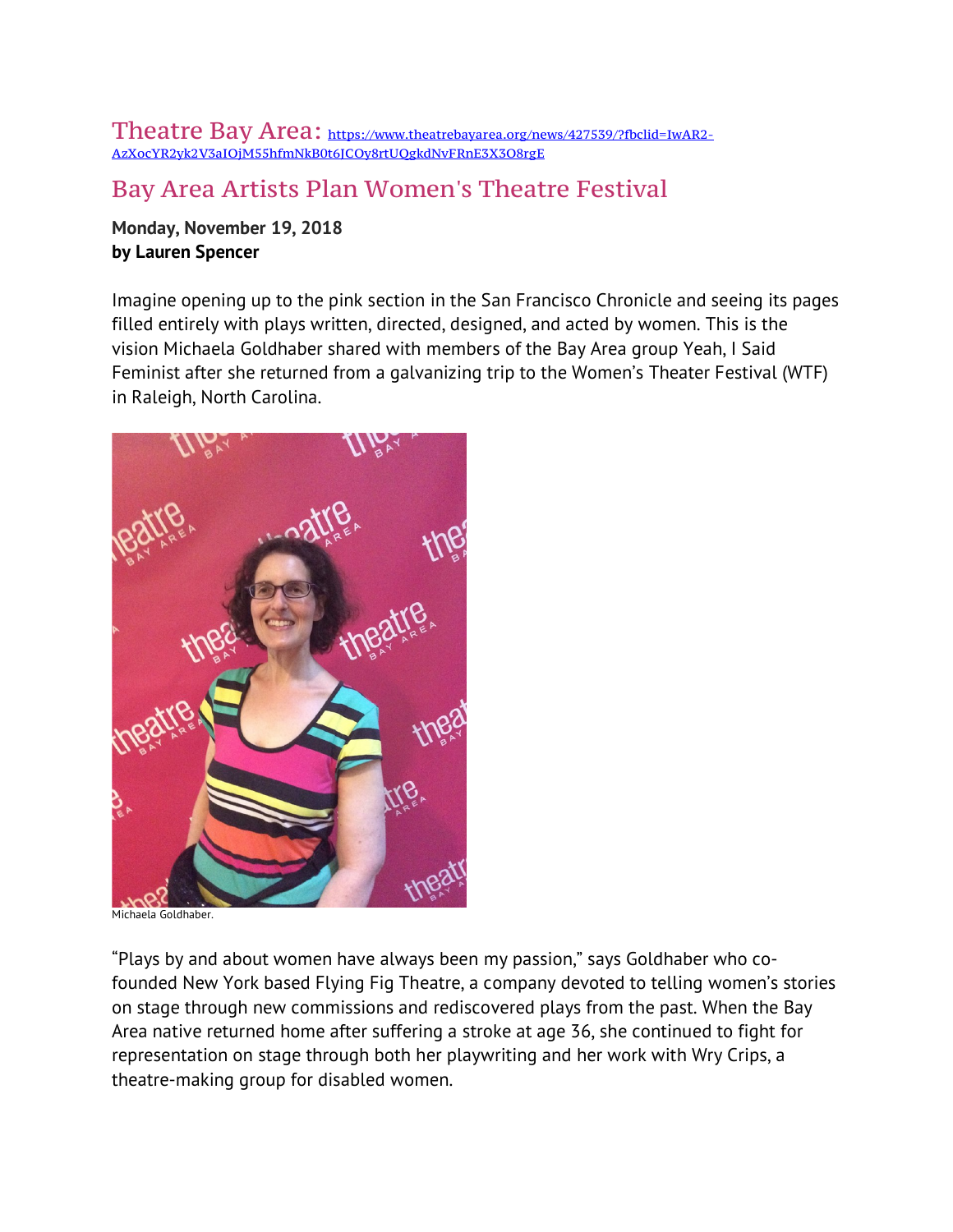Goldhaber traveled to Raleigh when WTF selected her play, *The Lady Scribblers*, for the festival's staged reading series. WTF Artistic Director Ashley Popio founded the festival in 2016 as a constructive response to the staggering disparities between theatre opportunities for men and women. The month long festival advertises a mission: "to create, produce, and promote extraordinary theatre by women" and involves numerous theatre companies local to the area.

"I was blown away by what they've done in three years," Goldhaber says. "Ashley, is a powerhouse and I spent some time talking to her. By the end of that weekend, I started thinking, "Why aren't we doing this in the Bay Area?'"

Goldhaber reached out to Yeah, I Said Feminist, a group that has worked in conjunction with Works by Women and Counting Actors to progress gender parity and inclusivity on Bay Area stages. She proposed an invitation to members on the group's Facebook page, asking if anyone would be interested in helping her to organize the first ever Bay Area Women's Theater Festival (BAWTF).

"Immediately I got responses and within 20 minutes we scheduled a meeting," Goldhaber says. With the goal of getting every theater in the Bay Area involved, the newly minted organizing committee scheduled the festival for March/April of 2020 in order to coincide with the national 50/50 by 2020 gender parity initiative, SWAN Day (Support Women Artists Now) and, of course, the primary elections.

"I call it an influence campaign," says Goldhaber. Much like a grassroots campaign, Goldhaber and members of the committee have been leaning on their collective strengths and skills in order to fundraise, build a website, recruit fellow instigators and, most importantly, get theatre companies on board.

In order to participate in the festival, BAWTF is asking theatre companies to program a play written by a female-identified playwright, directed by a female-identified director, and utilizing a cast and creative team that is 50% female-identified. For theatres that perform work seasonally and will not be staging full productions in the the spring of 2020, BAWTF invites them to host an auxiliary event such as a staged reading, a symposium, solo shows, or a festival party.

So far the response has been enthusiastic with several theaters committing immediately including TheatreFIRST, Golden Thread, Shotgun Players, Ferocious Lotus, Custom Made, and Wry Crips.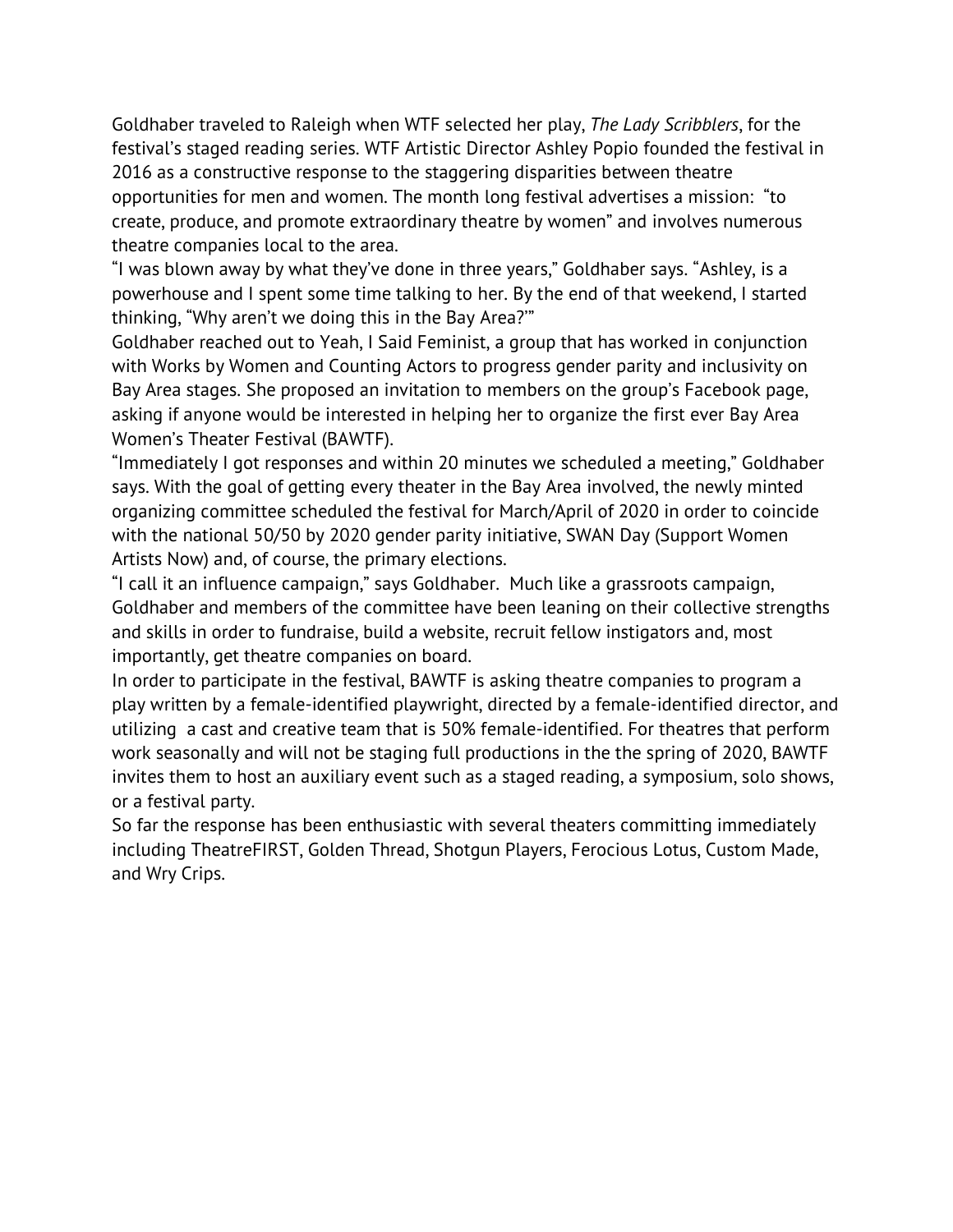

Fontana Butterfield. Photo courtesy Ms. Butterfield.

Yeah, I said Feminist founder and organizing committee member Fontana Butterfield speaks about the sense of expansion this type of festival can provide. "It's an incredible feeling to be in a female space," she says. "It feels like an expansion of taking up all of our space, expansion of ideas and of safety." This sense of taking space will be deeply explored through one auxiliary event that she and director Erin Merritt will be producing during the festival called "Occupy the Stage" during which work by female-identified artists will be presented continuously for 24 hours.

Expansion also plays a role in the classical reading series slated to occur during the festival. The series, curated and co-produced by Goldhaber and San Francisco Shakespeare Festival Artistic Director Rebecca Ennals, will work to expand audiences' notions of the classical cannon beyond the dominant white male writers.

The expansion of theatre's relationship to gender is also on the committee's mind as they acknowledge the work they will have to do to be as intersectional as possible and hold space, specifically, for non-binary artists.

The committee is currently in search of "fellow instigators" to join in the planning of the festival. Goldhaber makes a passionate open invitation to community members and theatres to reach out if they are interested in getting involved.

"We definitely have room for people to join the organizing committee," she says "I'm working very hard to make the organizing committee representative of the festival. It